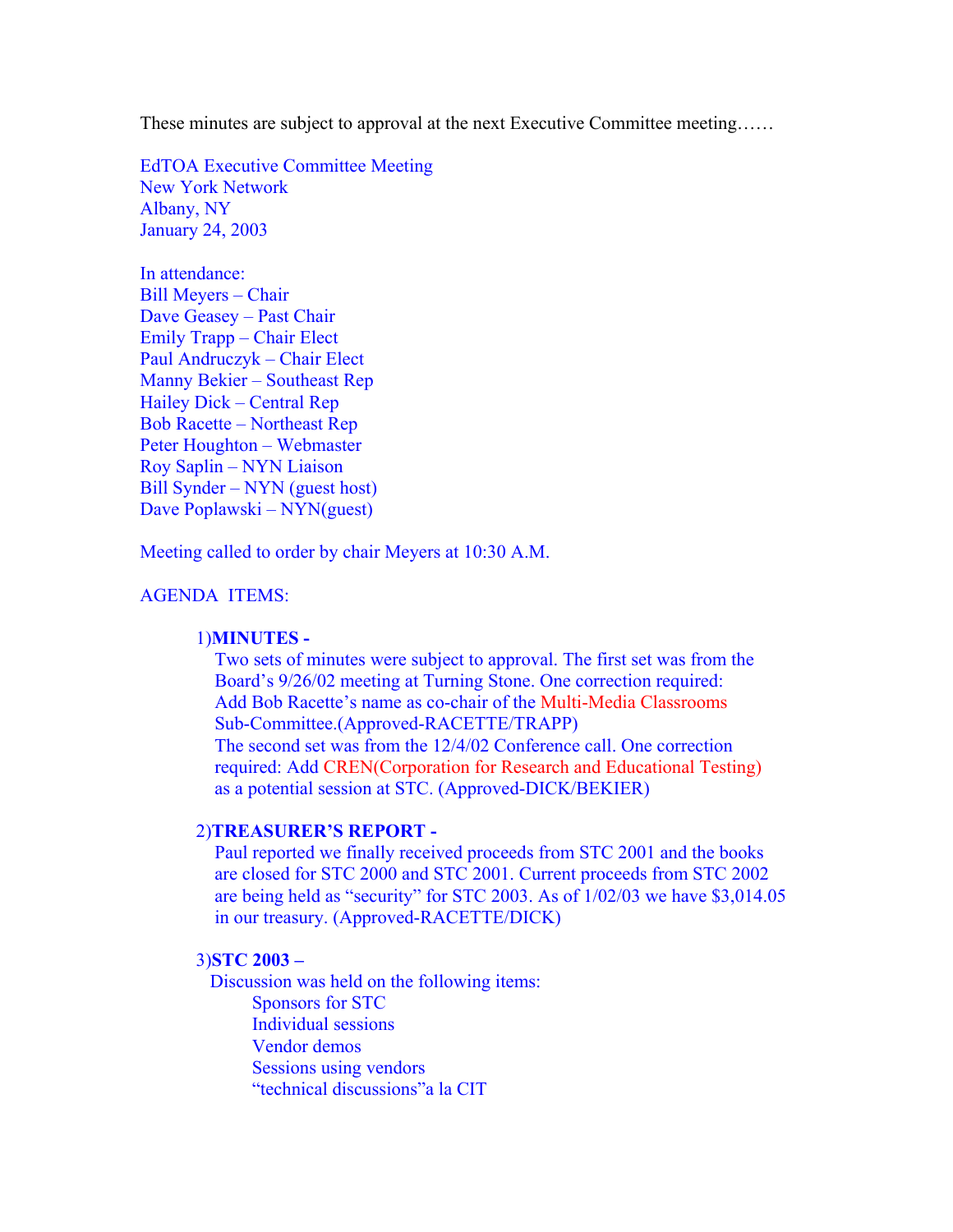CCUMC approach to conference-what topics did they cover? Audience Response System/COMTEC-Joan Cook from Morris, NJ DVD Authoring with Mark Hine from Oneonta Preparing Faculty to Integrate Technology into their Teaching TANDBERG – Videoconferencing manufacturer Control Systems for Classroom Technology with Brad Synder from **Cortland**  CREN – Corporation for Research and Educational Networking based in Washington, D.C. Advanced Video Projector Theory-Peter Putnam? Acoustic Treatment for Classrooms

## 4)**NYN/SUNYSAT-**

Bill Snyder reported the following: NYN will need to retune our transponders SONY-TRANSMITTER LINK Additional customer 27 mgh Frequency will change – possibly early summer Staying on **GE-5** Jim Brennan talked about the NYN intership program NYN "Grand Opening" in the Fall Official "ribbon cutting" NYN would like a BOF Session at STC to get feedback on the utilization of the NYN/SUNYSAT "Garage Sale" sometime after STC – July/August Original campus programming

### 5)**REGIONAL MEETINGS-**

Western Region will meet in April at a campus to be determined Central will try to set up a meeting in conjunction with a demo of the new Pinnacle Lab at Cortland No activity fromNortheast or Southeast so far. Manny said he is willing to host a Southeast meeting.

#### 6)**SUB-COMMITTEES-**

#### **Distance Learning:**

John Birks is chair-he's overwhelmed with telecourse tape duplication and has had little time for committee work this year.

# **Multi-Media Classrooms:**

 Emily reported that she had a visitor to look at her rooms at New Paltz from Marist College.

### **Web Page:**

Peter reported updating our database and sending a file to the STC planning committee for mailing this year.